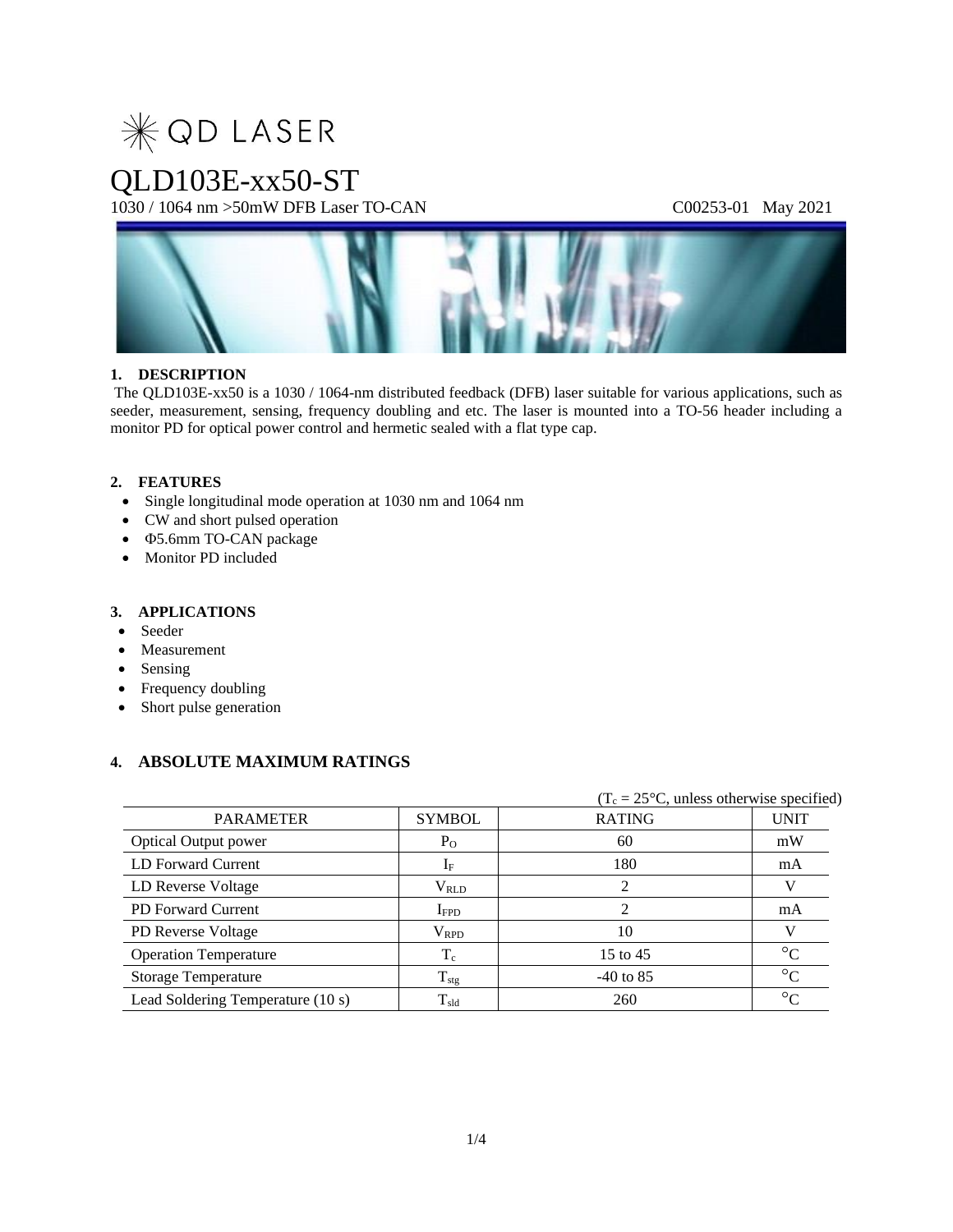# $*$ QD LASER

### QLD103E-xx50-ST C00253-01

### **5. OPTICAL AND ELECTRICAL CHARACTERISTICS**

| $(TLD = 25oC, unless otherwise specified)$ |                                        |                   |                                           |                          |            |                          |             |  |
|--------------------------------------------|----------------------------------------|-------------------|-------------------------------------------|--------------------------|------------|--------------------------|-------------|--|
| <b>PARAMETER</b>                           |                                        | <b>SYMBOL</b>     | <b>TEST CONDITION</b>                     | <b>MIN</b>               | <b>TYP</b> | <b>MAX</b>               | <b>UNIT</b> |  |
| Peak                                       | QLD103E-6450                           |                   |                                           | $1059*$                  | 1064       | $1069*$                  | nm          |  |
| Wavelength                                 | QLD103E-3050                           | $\lambda_{\rm p}$ | CW, $P_0 = 50$ mW                         | $1025*$                  | 1030       | $1035*$                  | nm          |  |
|                                            | Temperature Coefficient of $\lambda_p$ | $d\lambda_p/dT$   | CW                                        | -                        | 0.08       | $\overline{\phantom{a}}$ | nm/K        |  |
| Current Coefficient of $\lambda_p$         |                                        | $d\lambda_p/dI$   | CW                                        | $\overline{\phantom{0}}$ | 0.008      |                          | nm/mA       |  |
| <b>Optical Output Power</b>                |                                        | $P_{O}$           | CW                                        | 50                       |            |                          | mW          |  |
| <b>Threshold Current</b>                   |                                        | $I_{th}$          | CW                                        |                          | 20         |                          | mA          |  |
| <b>Operation Current</b>                   |                                        | $I_{op}$          | CW, $P_0 = 50$ mW                         |                          | 100        | 150                      | mA          |  |
| <b>Operation Voltage</b>                   |                                        | $V_{op}$          | CW, $P_0 = 50$ mW                         | $\overline{\phantom{a}}$ | 1.5        | 2.0                      | V           |  |
| Sidemode Suppression Ratio                 |                                        | <b>SMSR</b>       | CW, $PO=50$ mW                            | $\overline{\phantom{0}}$ | 40         |                          | dB          |  |
| Far filed pattern horizontal               |                                        | $\theta_h$        | CW, $P_0 = 50$ mW                         | $\overline{\phantom{a}}$ | 10         |                          | deg.        |  |
| Far filed pattern vertical                 |                                        | $\theta_{\rm v}$  | CW, $P_0 = 50$ mW                         |                          | 22         |                          | deg.        |  |
| <b>Monitor PD Current</b>                  |                                        | Im                | $CW, P_0 = 50$ mW,<br>$V_{\rm RPD} = 5 V$ |                          | 250        |                          | μA          |  |
| Dark current (PD)                          |                                        | $I_d$             | $V_{\rm RPD} = 5 V$                       |                          |            | 20                       | nA          |  |

\*Peak wavelength torelance of +/- 1nm is available as an option.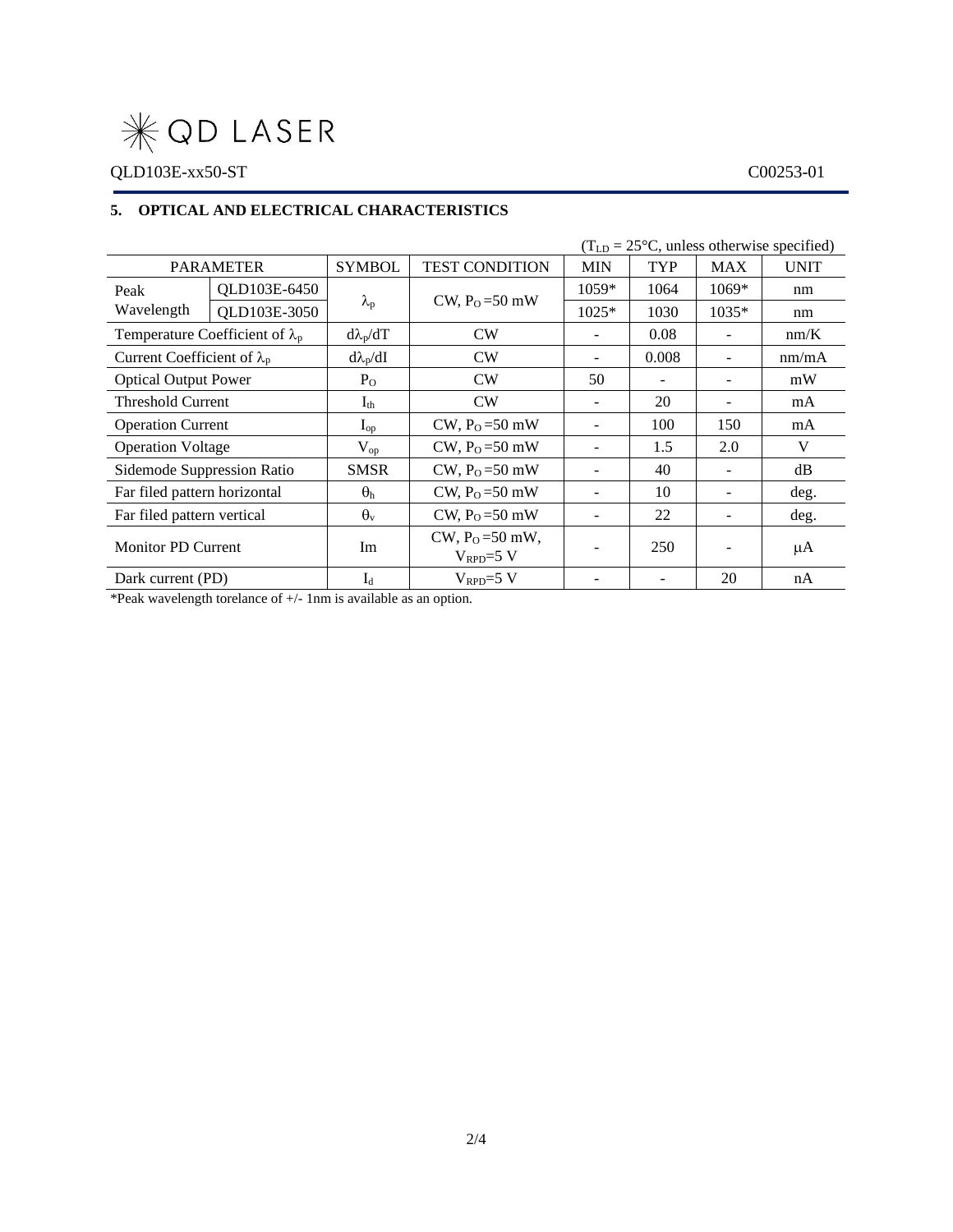## **WOD LASER**

### QLD103E-xx50-ST C00253-01